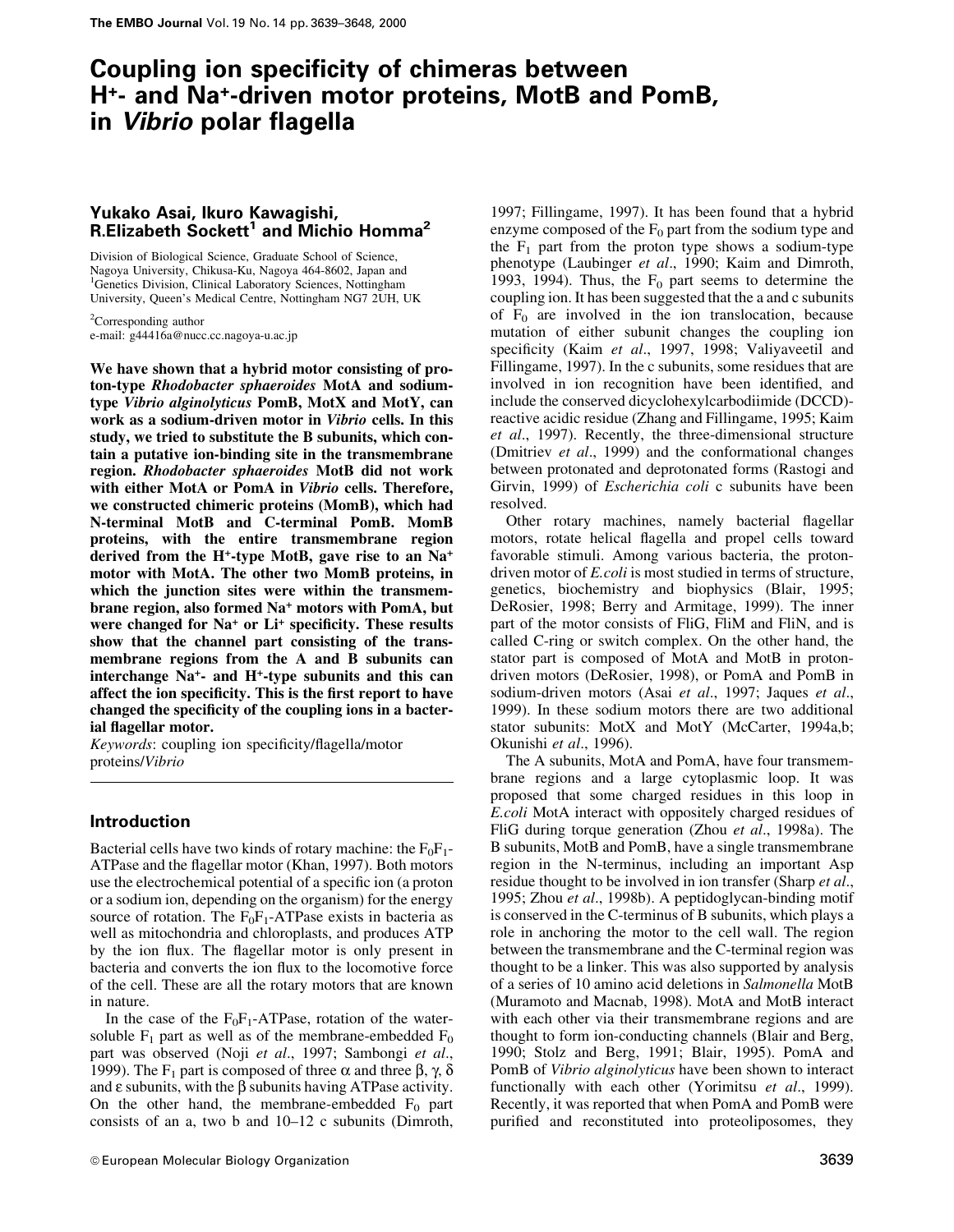catalyzed <sup>22</sup>Na<sup>+</sup> uptake activity (Sato and Homma, 2000). In addition, mutations conferring resistance to phenamil, a specific inhibitor of sodium-driven motors or sodium channels (Atsumi et al., 1990), were found in both *pomA* and *pomB* in *V.alginolyticus* (Kojima *et al.*, 1999), and in their homologs in Vibrio parahaemolyticus (Jaques et al., 1999). These data strongly support the hypothesis that PomA and PomB form a sodium-conducting channel.

The proteins MotX and MotY have single transmembrane regions and are unique components of the sodiumdriven motor. They do not have similarity to the proton motor components or any other proteins, although a peptidoglycan-binding motif is in the C-terminal region of MotY (McCarter, 1994a,b). MotX is inferred to be a sodium channel component (McCarter, 1994a). Their functions are rather unclear.

It should be possible to investigate the coupling mechanisms of proton or sodium ion flux for force generation in flagella. As reported previously, we were able to produce and study a hybrid motor made of the proton and sodium types (Asai et al., 1999). The components from *Rhodobacter sphaeroides* (for the proton type) and from *V.alginolyticus* (for the sodium type) were used, because both A and B subunits of R.sphaeroides were found to be most similar to those of *V.alginolyticus* (Shah and Sockett, 1995; Shah et al., 1995; Asai et al., 1997). The photosynthetic bacterium R.sphaeroides has a single flagellum extending from the center of the cell body. The flagellar motor of *R.sphaeroides* rotates unidirectionally in the clockwise direction, and stops and restarts periodically (Armitage and Macnab, 1987). Both RsMotA (MotA of R.sphaeroides) and VaPomA (PomA of V.alginolyticus) are 253-amino-acid proteins, and they have  $~40\%$  identity over their entire length. A PomAdeficient Vibrio strain expressing RsMotA from plasmids can swim using sodium ion flux. This showed that A subunits do not determine the ion specificity. In this study, we tried to clarify whether the B subunits were involved in coupling ion recognition and whether the nature of the B subunit transmembrane region affected the ion specificity. We constructed and characterized bacterial strains with motors containing either RsMotA or VaPomA, each with one of a series of chimeric B subunits formed between RsMotB and VaPomB.

## **Results**

## Introduction of R.sphaeroides motB into the pom mutants of V.alginolyticus

While this study was in progress we found that the published sequence of *R.sphaeroides motB* gene contained some errors in the 3' region. We determined the nucleotide sequence of the whole  $motB$  gene again. Figure 1A shows the corrected amino acid sequence. It was found that RsMotB has a peptidoglycan-binding motif in the C-terminal region, like all members of the MotB/PomB family. The linker region of RsMotB between the transmembrane region and the peptidoglycan-binding motif is longer than those of the B subunits from other species. The transmembrane region of the proton-type R.sphaeroides MotB (RsMotB) is very similar to the transmembrane region of the sodium-type PomB of V.alginolyticus.

As shown in Figure 1B, the *pomAB* and *RsmotAB* genes could be controlled from the *lac* promoter in pYA303, pYA3031, pYA703 and pYA7031. We put a Spel site between the stop codon of the A subunit gene and the Shine-Dalgarno sequence for the B subunit gene of pYA303 and pYA703, to give pYA3031 and pYA7031, respectively. This allowed us to switch the SpeI-SacI fragments of pYA3031 and pYA7031, to give pYA3032 (pomA and  $motB$ ) and  $pYA7032$  (motA and pomB). These plasmids were introduced into the *pomAB* mutant NMB191. Figure 2A shows the motility of the transformants. The *pomAB* mutant was restored to motility by pYA303, pYA3031 and pYA7032. All of these plasmids contain the *pomB* gene. On the other hand, *pomAB* mutant cells carrying pYA703, pYA7031 (data not shown) or  $pYA3032$  were not motile. Thus, the whole *motB* gene could not complement the *pomB* defect of *Vibrio* polar flagella even when PomA or MotA was co-expressed with it. We tested whether the proteins were expressed in nonswarming cells by immunoblotting (Figure 3). In all of the swarming strains as well as non-swarming strains, both the A and B subunits were detected. For example, in *pomAB* mutant cells containing pYA3032, bands of PomA and MotB were detected (Figure 3A and D). Thus, we concluded that non-swarming cells also expressed both subunits, and that MotB can not function in Vibrio cells.

## **Construction of chimeric proteins between MotB** and PomB

As we had found that the intact MotB protein can not work in the polar flagellar motors of *V.alginolyticus*, we wished to determine whether differences between N- or C-terminal regions of MotB and PomB were responsible for this result. To do this we constructed two chimeric proteins, named PotB0 and PotB1, consisting of N-terminal regions of PomB and C-terminal regions of MotB. The chimeric junctions are shown in Figure 1A (junction site 0 for PotB0 and site 1 for PotB1). Although most of PotB0 and PotB1 is derived from PomB, neither of the chimeras was functional in the presence of either MotA or PomA (data not shown). Accordingly, we constructed six other chimeric proteins, named MomB, consisting of N-terminal regions of MotB and C-terminal regions of PomB. The swarming abilities of *pomAB* mutant cells coexpressing MotA with each different MomB are shown in Figure 2B. The three chimeric proteins, MomB3, MomB5 and MomB6, expressed together with MotA, restored the motility of the *pomAB* mutant. The swarm sizes of the strains containing MomB5 and MomB6 were comparable to that of control cells expressing MotA with PomB, although the MomB3-expressing strain made a smaller swarm than the others. When expressed with PomA, MomB5 and MomB6 were also functional in pomAB mutant cells. Cells expressing MomB6 swarmed as fast as cells expressing wild-type PomB. Unlike with MotA, MomB3 did not restore the motility with PomA. The other chimeric proteins, MomB1, MomB2 and MomB4, did not support swarming regardless of whether they were coexpressed with PomA or MotA. We checked the expression of the MomB proteins by immunoblotting using antibodies raised against RsMotB and VaPomB peptides (data not shown). All of the MomB proteins were recognized by both anti-RsMotB and anti-PomB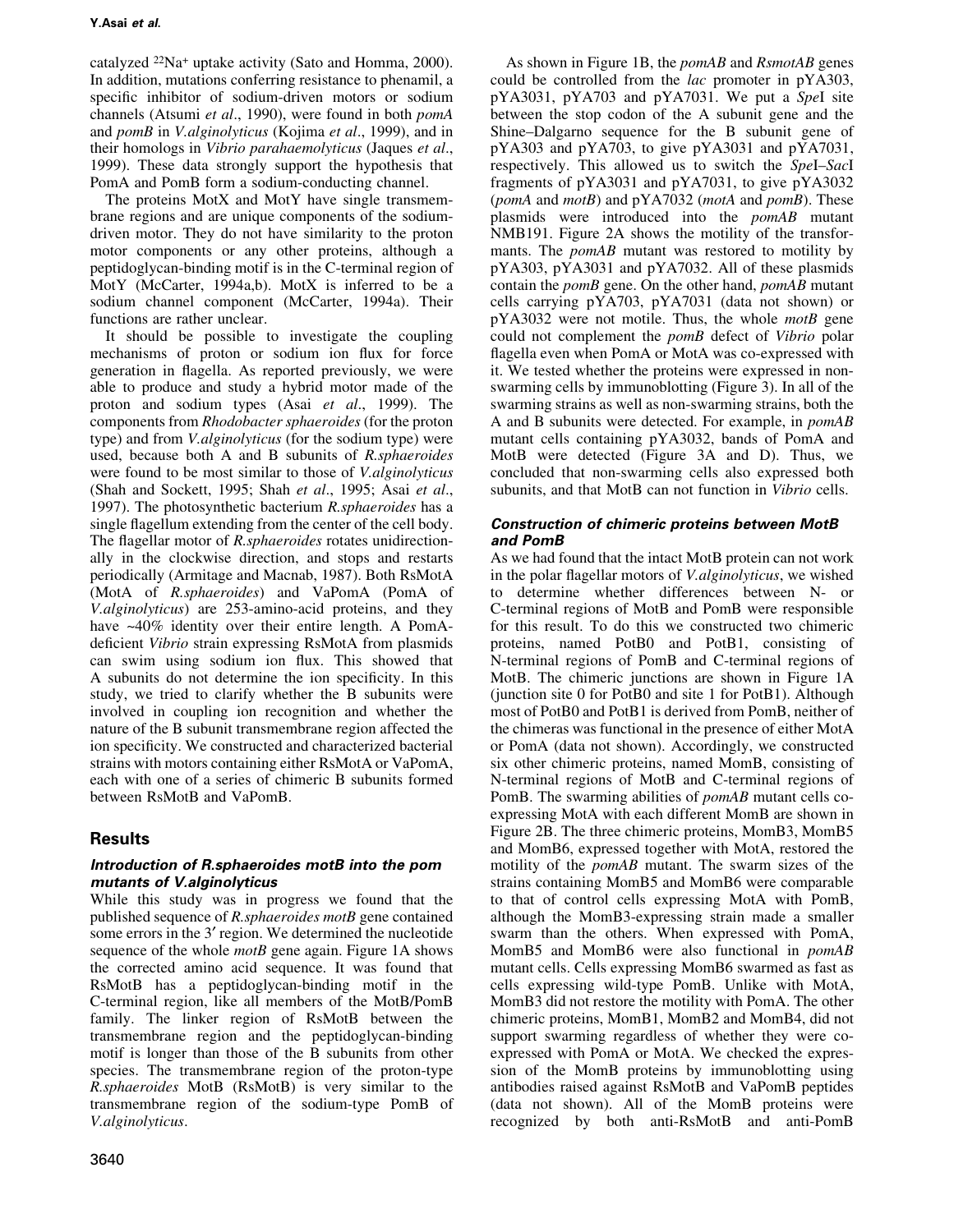



Fig. 1. (A) Amino acid alignments of V.alginolyticus PomB and R.sphaeroides MotB. White letters in black boxes and arrowheads show identical residues and the junction site of chimeric protein, respectively. Gray bars indicate putative transmembrane regions. (B) Restriction maps of plasmids. White boxes and the direction of solid arrowheads in the boxes indicate the vector part of pSU41 and the direction of transcription from the *lac* promoter, respectively. Inserted fragments from V.alginolyticus and R.sphaeroides, respectively, are indicated by a black or gray bold line. The hatched part of pRED1 is the region of the native R sphaeroides promoter. The open arrows show the coding regions of pomA, pomB, motA and motB. VaPomB, V.alginolyticus PomB, RsMotB, R.sphaeroides MotB, H, HindIII; Xb, XbaI; B, BamHI; Sc, SacI; E, EcoRI; Sp, SpeI; Sh, SphI; X, XhoI; Sm, Smal; Sl, Sall.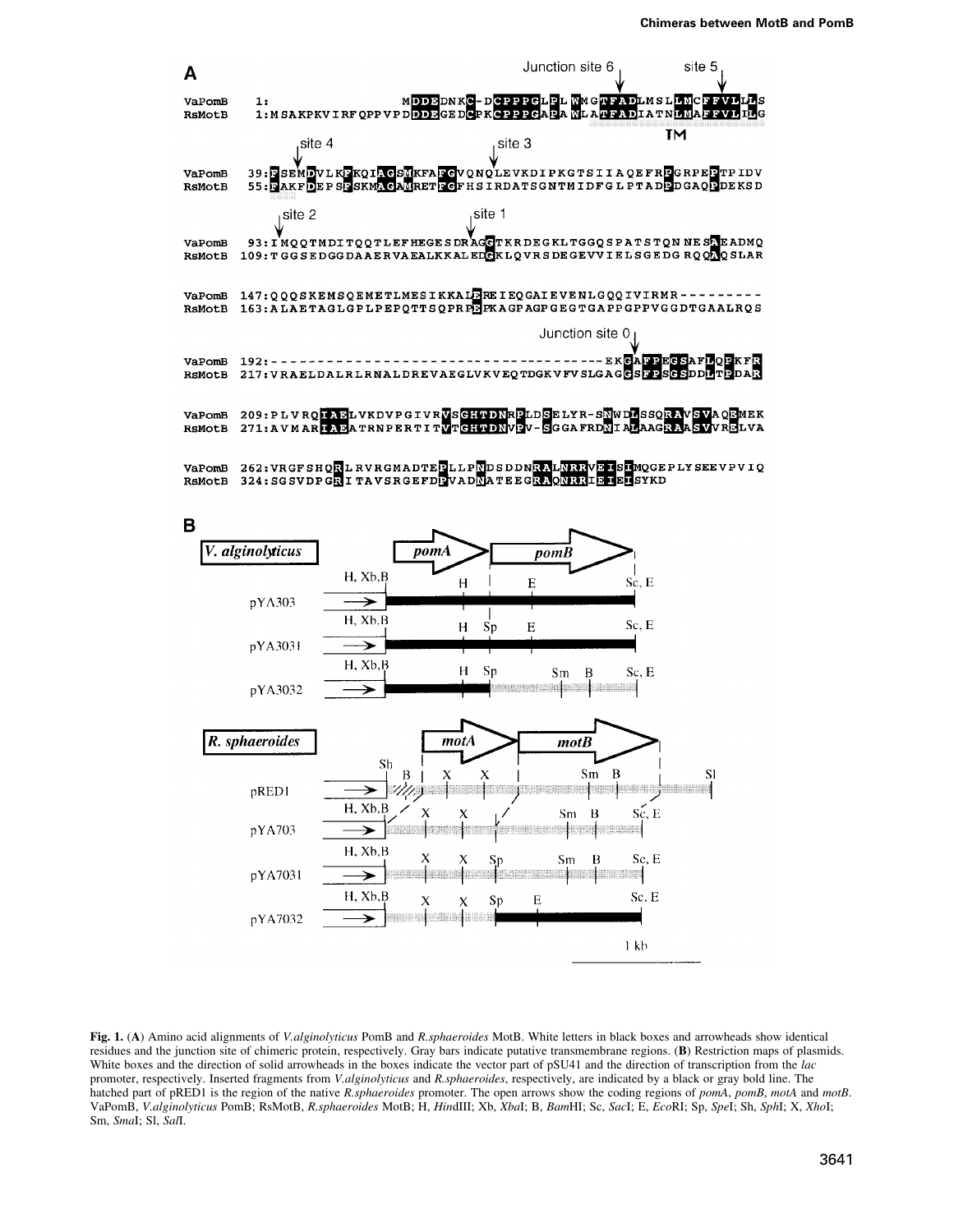

their motility was affected by a protonophore, carbonyl-

cyanide  $m$ -chlorophenylhydrazone (CCCP). The results

showed that none of the functional motors rotated in the

Na<sup>+</sup>-free buffer nor did the motor consisting of PomA and

PomB (pYA303/NMB191), which uses Na<sup>+</sup> but not H<sup>+</sup> as

a coupling ion. Moreover, the former and the latter motors

did not stop in TMN300 (pH  $8.5$ ) containing 20  $\mu$ M CCCP, but stopped completely with the further addition of

20 μM 2-heptyl-4-hydroxyquinoline-N-oxide (HQNO), a

specific inhibitor of the primary Na<sup>+</sup> pump (Tokuda and

Unemoto, 1982). In alkaline Tris motility buffer, YM19 (Pof-Laf+) cells swam in the absence of CCCP, but

stopped completely in the presence of 20 µM CCCP,

because lateral flagella have proton-driven motors. We

concluded from these results that all of the MomB-based

motors are driven by Na<sup>+</sup>-motive force. We found a few

Fig. 2. Swarming abilities of transformants. Fresh colonies were inoculated in 0.3% agar VPG plates containing 100 µg/ml kanamycin and incubated at 30°C for 5 h. The pomAB mutant (NMB191) was used as the host strain. Proteins expressed in each strain, various combinations of A and B subunits of the proton-driven or sodiumdriven motors (A), each MomB protein with proton-type MotA (B) and each MomB protein with sodium-type PomA  $(C)$ , are noted around swarms.

antibodies. Most of the chimeric proteins were detected as bands with apparent molecular masses similar to wild-type PomB and MotB.

#### **Characterization of the MomB proteins** co-expressed with PomA or MotA

We examined which ion is coupled to generate torque in the motile cells expressing the MomB proteins. As shown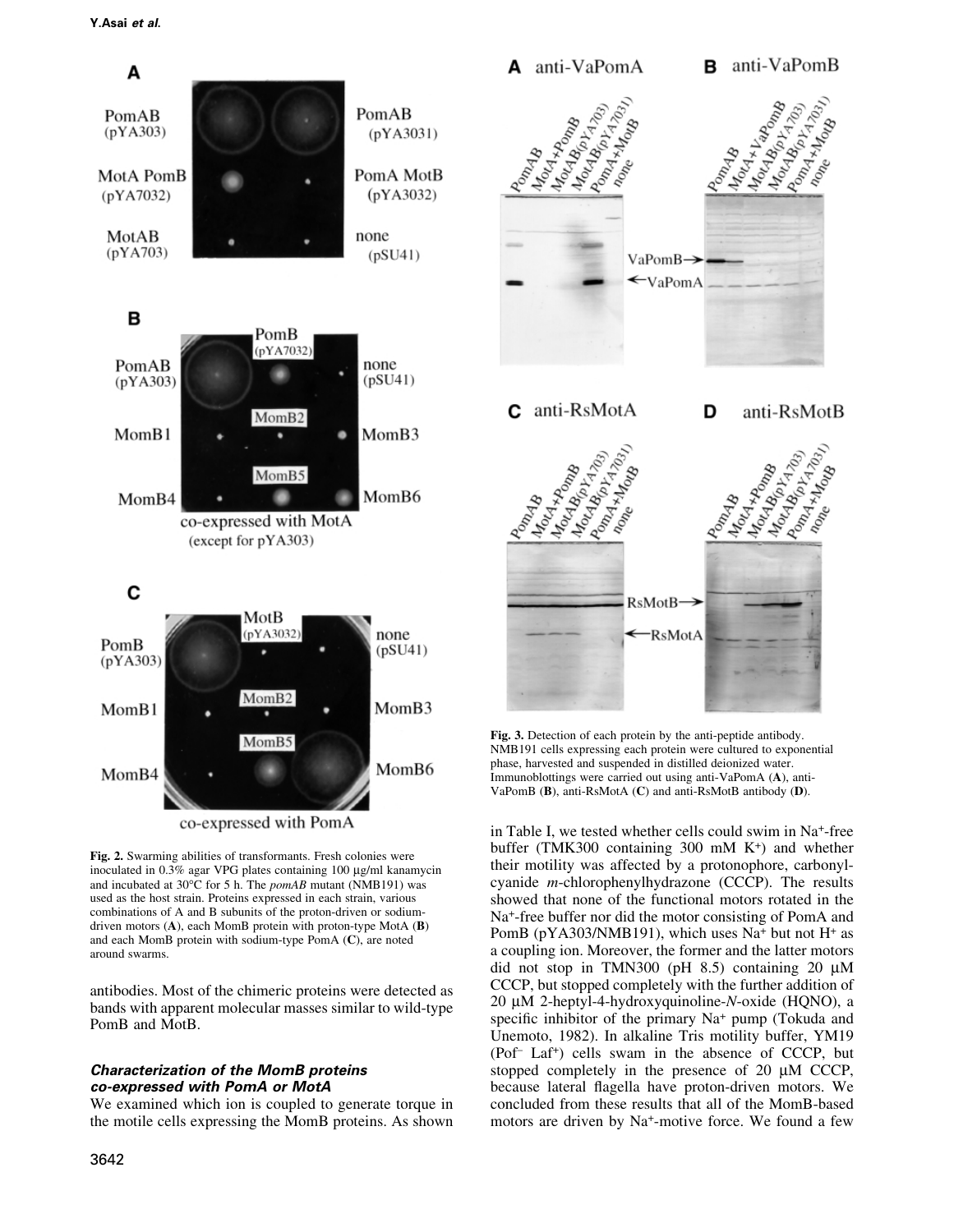|  |  |  | Chimeras between MotB and PomB |  |  |  |
|--|--|--|--------------------------------|--|--|--|
|--|--|--|--------------------------------|--|--|--|

| Table I. Characterization of chimeric proteins                          |    |           |                                                                       |                                                                                                 |                                                                    |                                                                                |                                                                                         |                                                      |                                                                                                                    |                                                         |
|-------------------------------------------------------------------------|----|-----------|-----------------------------------------------------------------------|-------------------------------------------------------------------------------------------------|--------------------------------------------------------------------|--------------------------------------------------------------------------------|-----------------------------------------------------------------------------------------|------------------------------------------------------|--------------------------------------------------------------------------------------------------------------------|---------------------------------------------------------|
| Salt (300 mM)                                                           | ÞЦ | CCCP (µM) | Swimming speed (um/s)                                                 |                                                                                                 |                                                                    |                                                                                |                                                                                         |                                                      |                                                                                                                    |                                                         |
|                                                                         |    |           |                                                                       | PomA+                                                                                           |                                                                    | MotA+                                                                          |                                                                                         |                                                      |                                                                                                                    | YM19                                                    |
|                                                                         |    |           | 303)<br>PomAB (pYA                                                    | MomB5                                                                                           | MomB6                                                              | MomB3                                                                          | MomB5                                                                                   | MomB6                                                | $\begin{array}{ll} \text{MotA } + \text{PomB} \\ \text{PomB} \\ (\text{p} \text{YA7032}) \end{array}$              |                                                         |
| ta<br>Z                                                                 |    |           | $80(3.8)^a$                                                           |                                                                                                 |                                                                    |                                                                                |                                                                                         |                                                      |                                                                                                                    |                                                         |
|                                                                         |    |           |                                                                       |                                                                                                 |                                                                    |                                                                                |                                                                                         |                                                      |                                                                                                                    |                                                         |
|                                                                         |    |           | $\begin{array}{c} 64 & (6.9) \\ 80 & (3.7) \\ 10 & (1.7) \end{array}$ |                                                                                                 |                                                                    | $\begin{array}{l} 20~(2.3)\\ 14~(2.0)\\ 23~(1.7)\\ 3~(1.7)\\ 1.1.1\end{array}$ |                                                                                         | 53 (3.9)<br>42 (3.6)<br>43 (3.2)<br>53 (3.2)<br>L.F. |                                                                                                                    |                                                         |
|                                                                         |    |           |                                                                       |                                                                                                 |                                                                    |                                                                                |                                                                                         |                                                      |                                                                                                                    |                                                         |
| $\ddot{\mathbf{k}}^*$                                                   |    |           |                                                                       |                                                                                                 |                                                                    |                                                                                |                                                                                         |                                                      |                                                                                                                    |                                                         |
| $\ddot{\Xi}$                                                            |    |           | 35(4.5)                                                               | $\begin{array}{l} 11\ (0.9) \\ 8\ (1.3) \\ 10\ (1.0) \\ 3\ (1.5) \\ 0 \\ 24\ (2.9) \end{array}$ | $70 (4.7)$<br>$51 (4.8)$<br>$67 (7.9)$<br>$6 (0.9)$<br>$3.5 (1.2)$ |                                                                                | $\begin{array}{l} 26 \ (2.5) \\ 20 \ (1.9) \\ 31 \ (5.5) \\ 5 \ (1.0) \\ 0 \end{array}$ |                                                      | $\begin{array}{l} 28 \; (2.0) \\ 27 \; (1.7) \\ 28 \; (1.5) \\ 9.9 \; (1.5) \\ 0 \; 0 \\ 4.4 \; (0.8) \end{array}$ | $20(1.8)$<br>$0$<br>$27(1.4)$<br>$20(2.2)$<br>$24(2.2)$ |
| aSD is shown in parentheses.<br><sup>b</sup> L.F., low motile fraction. |    |           |                                                                       |                                                                                                 |                                                                    |                                                                                |                                                                                         |                                                      |                                                                                                                    |                                                         |



Fig. 4. Swimming speed of NMB191 cells expressing PomAB (pYA303), MomB5 with PomA or MomB6 with PomA. The cells were suspended in Tris-motility buffer (TMN50) and diluted 100-fold into buffers containing various concentration of Na<sup>+</sup> (open squares) or Li<sup>+</sup> (closed squares) as coupling ions, and the swimming speeds were measured.

motile cells among cultures expressing MomB1 or MomB2 with MotA in TMN300. However, motile fractions of these strains were too low to measure the swimming speeds and to determine their coupling ions.

## Li<sup>+</sup> coupling abilities of functional MomBs

The wild-type polar flagellar motor of V.alginolyticus can use Li<sup>+</sup> as a coupling ion less efficiently than Na<sup>+</sup>. The maximal swimming speed produced by  $Li^+$  is only  $\sim 30\%$ of that of Na<sup>+</sup> ions (Liu et al., 1990; Imae, 1991). To test the ion specificity of the MomB-based motors, we measured swimming speeds of cells expressing MomB proteins in 300 mM Li<sup>+</sup> (Table I). In 300 mM Li<sup>+</sup>, the motile fractions and the swimming speeds of the pomAB strain expressing MomB3 or MomB6 with MotA were too low for quantitative measurement. The motors consisting of PomA and MomB5 or MomB6 showed an interesting property. Unlike cells expressing PomA and PomB, cells expressing MomB5 with PomA swam faster in 300 mM Li<sup>+</sup> than in 300 mM Na<sup>+</sup>. Cells expressing MomB6 with PomA swam much slower in 300 mM Li<sup>+</sup> than those expressing PomA and PomB, although in 300 mM Na+ the former cells swam nearly as fast as the latter cells. We examined the effect of salt concentration on swimming speed (Figure 4). Cells of any strain did not swim in the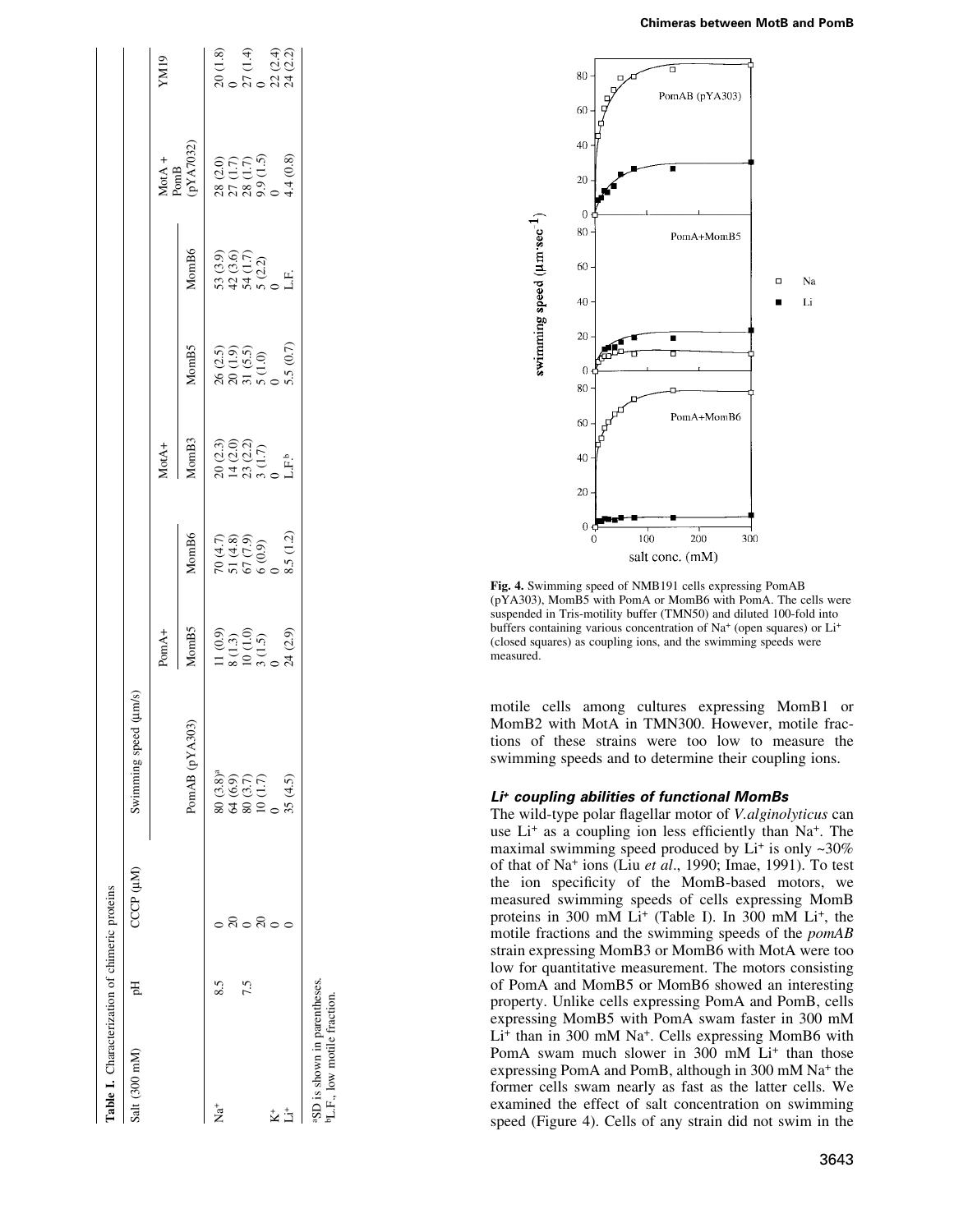

Fig. 5. Competition of Na<sup>+</sup> with Li<sup>+</sup> for swimming speed of each strain. NMB191 cells expressing PomAB(pYA303), PomA+MomB6, RsMotA+PomB or RsMotA+MomB6 were suspended in buffers at various concentrations of  $Na^+$  with 200 mM  $K^+$  (open squares) or 200 mM Li<sup>+</sup> (closed diamonds) and their swimming speeds were measured. The total salt concentration was adjusted to 300 mM with K<sup>+</sup>.

absence of Na<sup>+</sup> or Li<sup>+</sup>, and their swimming speeds increased with an increase in either salt concentration. Cells expressing MomB5 with PomA swam faster with Li<sup>+</sup> than with Na<sup>+</sup> at any fixed concentration. The maximal swimming speed of cells expressing PomA and PomB in  $Li<sup>+</sup>$  was approximately one-third of that in Na<sup>+</sup>, as reported before. On the other hand, the maximal speed of cells expressing MomB6 with PomA in Li<sup>+</sup> is one-tenth of that in Na<sup>+</sup>. Next, we examined the competitive effect of Li<sup>+</sup> against Na<sup>+</sup>, because it is thought that Li<sup>+</sup> shares the same binding site(s) in the motor as  $Na^{+}$ . We measured the swimming speed in Tris motility buffer, which contained various concentrations (from 0 to 100 mM) of  $Na<sup>+</sup>$  with or without 200 mM Li<sup>+</sup>. The total salt concentration of every condition was constantly adjusted to 300 mM with  $K^+$ (Figure 5). The addition of Li<sup>+</sup> reduced the maximum speed of cells expressing PomA and PomB from 80 to 65  $\mu$ m/s, suggesting that Na<sup>+</sup> and Li<sup>+</sup> compete for the same binding site(s) in the motor. In the absence of  $Li^+$ , cells expressing a motor consisting of MomB6 with PomA showed a similar swimming speed to that of cells expressing PomA and PomB. However, Li+ had a larger effect on the PomA and MomB6 motor than the PomA and PomB motor: the maximum speeds in the presence of Li<sup>+</sup> decreased to 45 and 65 µm/s, respectively. Cells expressing MomB6 with MotA gave similar results to those with PomA, although the speed of the former motor was always lower than the latter. These results may suggest that Li<sup>+</sup> binds to motors containing MomB6, but is not conducted, or that Li<sup>+</sup> flux is not coupled to rotation in these motors.



Fig. 6. The swimming speeds of each strain were measured at various concentrations of the specific inhibitor of sodium motor, phenamil, in TMN50. The results of MomB chimeras with RsMotA (upper panel) or with PomA (lower panel) are shown.

### **Resistance to inhibitors of hybrid motors** containing MomB

If the ion specificity was changed in motors consisting of MomB and PomA, the effects of phenamil and amiloride, specific inhibitors of the sodium-driven motor, may also be changed. As shown in Figure 6, cells expressing MomB5 or MomB6 with either MotA or PomA showed phenamilresistant phenotypes. For MomB6 motors, the swimming speed slowed initially on phenamil addition, but then reached a phenamil-resistant plateau of 20–40 µm/s. It is noteworthy that cells expressing MomB5 with either MotA or PomA were hardly inhibited even by 50  $\mu$ M phenamil, the highest concentration tested, which completely inhibits the wild-type motor. The  $IC_{50}$  value, the concentration of inhibitor required for 50% inhibition of motility, for phenamil in cells expressing MomB3 with MotA was comparable to that for cells expressing PomA and PomB. This suggests that changing motor conformation alters phenamil-binding sites, yielding MomB strains with resistance to phenamil. On the other hand, all the strains tested showed the same sensitivity phenotypes to amiloride as cells expressing PomA and PomB (data not shown). The noteworthy features of all the chimeric B proteins are summarized in Figure 7.

## **Discussion**

Recently, we reported that a hybrid motor consisting of R.sphaeroides MotA, V.alginolyticus PomB, MotX and MotY, can work as a sodium-driven motor in Vibrio cells (Asai et al., 1999). This showed that the A subunits do not determine the ion specificity and raises the question: which components decide the ion selectivity? The most likely candidate seemed to be the B subunits. The PomB proteins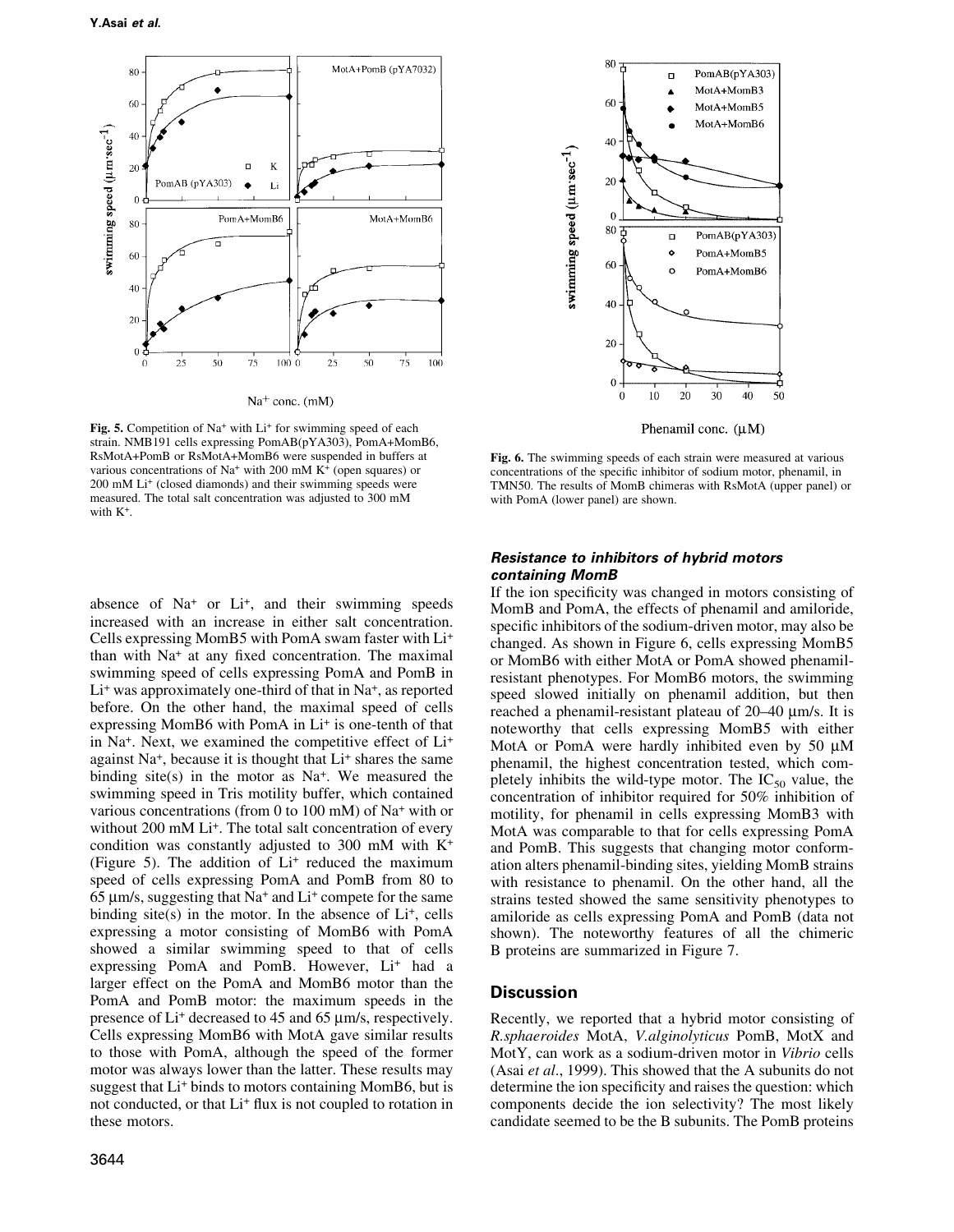

Fig. 7. Summary of the chimeric protein features. Black and gray boxes show regions that are derived from VaPomB and RsMotB, respectively. TM, transmembrane region: PGB, peptidoglycan-binding motif; W.T., wild type; Mpa<sup>S</sup>, motility that is phenamil sensitive; N.F., non-functional; Mpa<sup>r</sup>, motility that is phenamil resistant; Na<sup>+</sup>, motility coupling to sodium ion; Li<sup>+</sup>, motility coupling to lithium ion;  $\downarrow$ , impaired motility.

are known to form a sodium channel together with the PomA proteins (Sato and Homma, 2000), and contain a conserved Asp residue, which is located in the transmembrane region and seems to be essential for the ion transfer. In this study, we examined whether specific regions of the B subunits are involved in the ion specificity of the motor.

Initially, we constructed plasmids encoding various combinations of A and B subunits of the proton-type (*R. sphaeroides*) or the sodium-type motors (*V. alginolyticus*), i.e. MotA and PomB, or PomA and MotB. These plasmids were introduced into the *pomAB* mutant of *Vibrio* cells. As shown in Figure 2A, MotB could not work with either MotA or PomA in the *pomAB* mutant. In spite of the higher GC content of the *motB* gene compared with the Vibrio *pomB* gene, the MotB protein seemed to be expressed at sufficient levels to give function. A possible reason for the lack of complementation is that the peptidoglycan-binding domain of MotB can not associate with the Vibrio peptidoglycan layer. This speculation was supported by the evidence that the chimeric proteins, PotB, between the N-terminal region of PomB and the C-terminal (peptidoglycan-binding) region of MotB, did not function at all (data not shown) and that the mutation of the highly conserved Ser residue (but not conserved in RsMotB) in the peptidoglycan-binding domain caused a defect of the PomB function in *Vibrio* NMB161 (Asai *et al.*, 1997; our unpublished data).

Next, we constructed the chimeric protein series, named MomB, consisting of N-terminal regions of MotB and C-terminal regions of PomB. The features of all chimeras are shown in Figure 7. MomB1, MomB2, MomB3 and MomB4 have junction sites in a non-conserved 'linker' region, which connects the transmembrane region and the peptidoglycan-binding motif. The other chimeric proteins, MomB5 and MomB6, have junction points within the transmembrane region that are highly conserved. These six MomB proteins were expressed with either MotA or PomA in the *pomAB* mutant. Out of all the MomB chimeras, only MomB5 and MomB6 functioned as sodium-driven motor components. However, the specificities for Na<sup>+</sup> and Li<sup>+</sup> were changed in the motors with MomB5 and MomB6. The MomB6-containing motor was driven by Na<sup>+</sup> as effectively as the wild-type motor, but motility could barely be driven by Li<sup>+</sup>. The MomB5containing motor was driven slowly by Na<sup>+</sup>, but rotation was coupled to Li<sup>+</sup> more effectively than to Na<sup>+</sup>. Structural changes to the channel in the transmembrane regions of the A and B subunits may affect the efficiency of the ion transfer and/or the energy coupling for  $Li^+$  or  $Na^+$ . We speculate that the differing ion specificities for rotation shown by MomB5- and MomB6-containing motors may correlate with ion size. This may be because the MomB5 protein, whose transmembrane region derived mostly from the proton-type protein MotB, works better with the smaller ion Li<sup>+</sup>, and because MomB6, whose transmembrane region derived mostly from the sodium-type protein PomB, works better with the larger Na<sup>+</sup> ion. There are few non-conserved amino acids between the MotB and PomB proteins in the region between the MomB6 and MomB5 junction points. While these small differences may account for ion-specificity changes, it is more likely that the periplasmic region of PomB proximal to the surface of the membrane (which is present in MomB6 but not in MomB5) plays a role in ion specificity or interaction with other sodium-motor proteins. Thus, the ion size discrimination of channels containing MomB6 is different to that of channels containing MomB5. This idea is further supported by the MomB3 data.

MomB3 retains the sequence of the sodium-type B subunit from the linker region to the C-terminus, and MomB3 was also functional in a pomAB strain with MotA, although the swimming ability was poor. However, MomB3 did not function with PomA. The region around the junction site 3 may need to interact with A subunits precisely. Moreover, from the evidence that the motor consisting of MotA and MomB3 is sodium type, it seems that the transmembrane regions of the B subunit as well as the A subunit do not determine the ion specificity directly. MomB1, MomB2 and MomB4 expressed with either PomA or MotA were non-functional. The MomB4 junction site may be more important for maintaining the structure of an ion-specific channel composed of the transmembrane regions of the A and B subunits. Garza et al. (1996) also suggested that in *E.coli* the MotA periplasmic region interacts with the linker region of MotB, or that this region helps the transmembrane domain to position properly to interact with the transmembrane regions of MotA. We have investigated the PomA periplasmic region (loop<sub>1-2</sub> and loop<sub>3-4</sub>) by cysteine scanning mutagenesis, and it is inferred that  $loop_{1-2}$  may be covered with other proteins or may be embedded in the pore region of the channel (Asai et al., 2000). We speculate that  $loop_{1-2}$  interacts with the linker region of the B subunit.

'Where' and 'how' do the motor proteins recognize the coupling ion? Many mutations that alter the ion specificity are known in various ion channels and transporters (Hama and Wilson, 1993; Heginbotham et al., 1994; Kellenberger et al., 1999). However, it is unclear how these residues recognize the different ions. In the other rotary motor of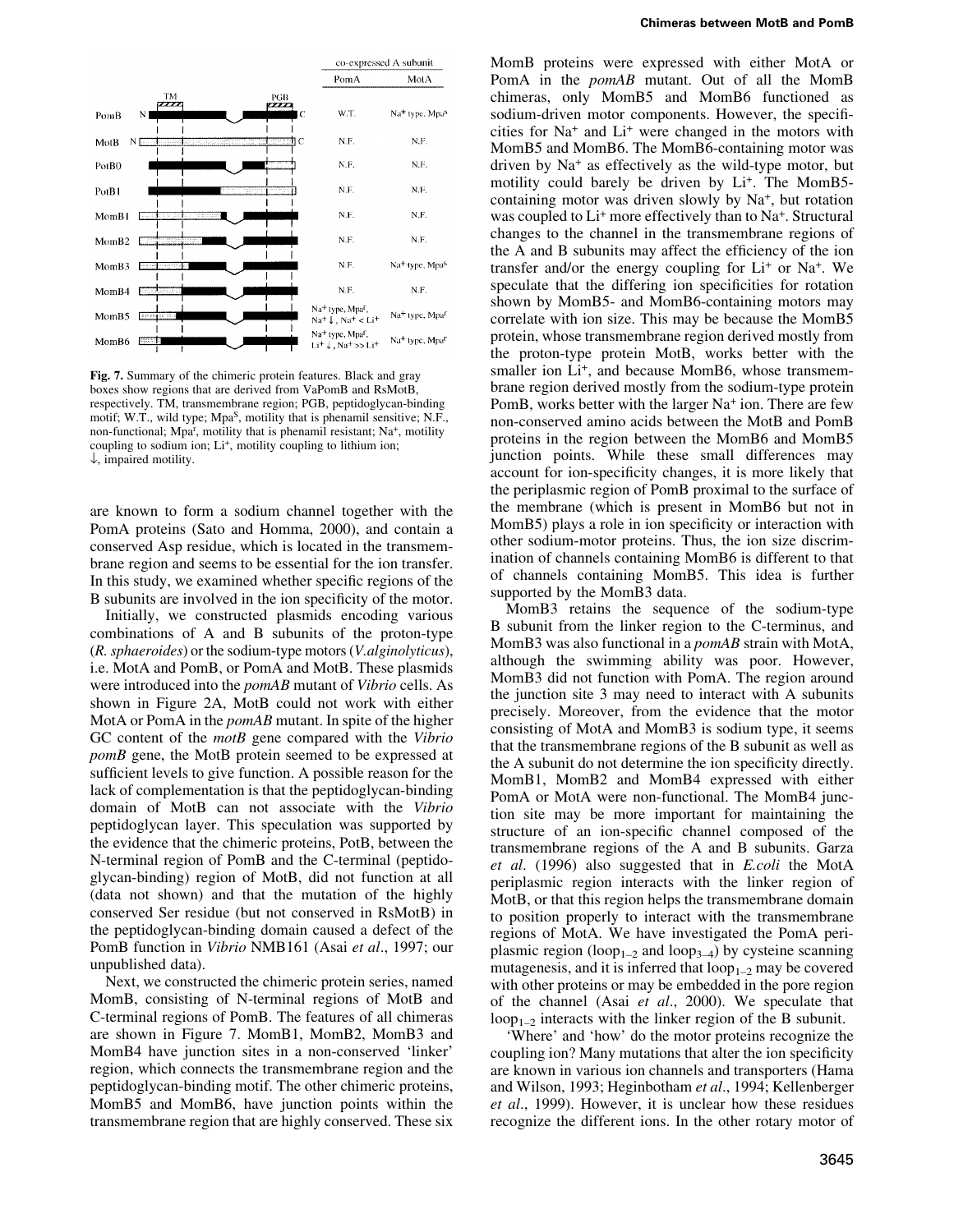Table II. Bacterial strains and plasmids

| Strain or plasmid               | Genotype or description                                                                                                                  | Reference or source        |
|---------------------------------|------------------------------------------------------------------------------------------------------------------------------------------|----------------------------|
| <i>V. alginolyticus</i> strains |                                                                                                                                          |                            |
| VIO <sub>5</sub>                | VIK4 <i>laf</i> ( $Rif'$ Pof <sup>+</sup> Laf <sup>-</sup> )                                                                             | Okunishi et al. (1996)     |
| VIO586                          | VIO5 pomA (Rif <sup>r</sup> Laf <sup>-</sup> Pom <sup>-</sup> )                                                                          | Asai et al. (1997)         |
| <b>NMB191</b>                   | VIO5 $\Delta$ <i>pomAB</i> (0.94 bp <i>DraI–HpaI</i> fragment deletion) (Rif <sup>T</sup> Laf <sup>-</sup> Pom <sup>-</sup> )            | Yorimitsu et al. (1999)    |
| YM19                            | 138-2 $\text{pof}$ (Pof <sup>-</sup> )                                                                                                   | Kawagishi et al. (1995)    |
| <i>E.coli</i> strains           |                                                                                                                                          |                            |
| $DH5\alpha$                     | $F^-\lambda$ recA1 hsdR17 endA1 supE44 thi-1 relA1 gyrA96 $\Delta(\arg F$ -lacZYA)U169 \the 80dlacZ $\Delta M15$                         | Grant <i>et al.</i> (1990) |
| Plasmids                        |                                                                                                                                          |                            |
| pSU <sub>41</sub>               | kan (Km <sup>r</sup> ) P <sub>lac</sub> lacZ $\alpha$                                                                                    | Bertolome et al. (1991)    |
| pRED1                           | pUC19 2.5 kb SphI-SalI fragment ( $motAB^+$ )                                                                                            | Shah and Sockett (1995)    |
| pYA303                          | pSU41 1.9 kb BamHI-SacI fragment (pomAB <sup>+</sup> )                                                                                   | Kojima et al. (1999)       |
| pYA3031                         | pSU41 0.8 kb <i>BamHI-SpeI</i> fragment ( <i>pomA</i> <sup>+</sup> ) and 1.1 kb <i>SpeI-SacI</i> fragment ( <i>pomB</i> <sup>+</sup> )   | this work                  |
| pYA3032                         | $pSU41$ 0.8 kb <i>BamHI-SpeI</i> fragment ( <i>pomA</i> <sup>+</sup> ) and 1.1 kb <i>SpeI-SacI</i> fragment ( <i>motB</i> <sup>+</sup> ) | this work                  |
| pYA701                          | $pSU41$ 0.8 kb <i>BamHI-EcoRI</i> fragment ( <i>motA</i> <sup>+</sup> )                                                                  | Asai et al. (1999)         |
| pYA703                          | pSU41 1.9 kb BamHI-SacI fragment (motAB <sup>+</sup> )                                                                                   | this work                  |
| pYA7031                         | pSU41 0.8 kb BamHI-SpeI fragment (motA <sup>+</sup> ) and 1.1 kb SpeI-SacI fragment (motB <sup>+</sup> )                                 | this work                  |
| pYA7032                         | pSU41 0.8 kb <i>BamHI-SpeI</i> fragment ( <i>pomA</i> <sup>+</sup> ) and 1.1 kb <i>SpeI-SacI</i> fragment ( <i>pomB</i> <sup>+</sup> )   | this work                  |

Km<sup>r</sup>, kanamycin resistant; Mpa<sup>r</sup>, motility resistant to phenamil; Rif<sup>r</sup>, rifampicin resistant; P<sub>lac</sub>, lac promoter.

 $F_0F_1$ -ATPase, a hybrid enzyme composed of the  $F_0$  part from the sodium type and the  $F_1$  part from the proton type functioned as a sodium-type enzyme (Laubinger et al., 1990; Kaim and Dimroth, 1993, 1994). The residues involved in ion recognition were identified in the a and c subunit and the ions should interact with the subunits. The ion-binding residue, which is the DCCD-reactive residue, was postulated as Glu65 for Propionigenium *modestum* c subunit and as Asp61 for *E.coli* c subunit. In the case of sodium-type  $F_0F_1$ -ATPase c subunits, five residues that are involved in the ion recognition have been identified, and include the DCCD-reactive Glu65 residue, Ser66 and Gln32 (Kaim et al., 1997). The corresponding residues in proton-type c subunits are Asp61, Ala62 and Ile28, respectively. The substitution of Gln32 of sodium type to Ile abolished only the property of Na<sup>+</sup> coupling. The substitution of Ser66 to Ala abolished the property of  $Na<sup>+</sup>$  and Li<sup>+</sup> coupling, and retained H<sup>+</sup> coupling ability. From these results, it was proposed that the side chains of these residues coordinated an ion. Those side chains of corresponding residues in the proton-type c subunit were shown to face each other from the three-dimensional structure (Dmitriev et al., 1999). Another important example is the KcsA potassium channel, for which the crystal structure has been solved and the mechanism of ion recognition has been revealed (Doyle et al., 1998). Mutations at some residues in the pore region change the ability of the channel to discriminate  $K^+$  from  $Na^+$ (Heginbotham et al., 1994). The side chains of these residues face the outside of the pore and  $K^+$  ions interact with the oxygen atoms of these peptide backbones. The selective filter formed by four oxygen atoms fits and stabilizes a dehydrated K<sup>+</sup> electrostatically. However, smaller Na<sup>+</sup> ions can not fit into the filter and therefore fail to overcome electrostatic destabilization in the pore.

In the flagellar motor, Asp32 of E.coli MotB is speculated to function proximal to the surface of the membrane in conveying protons (Sharp et al., 1995; Zhou et al., 1998b) and the acidic residue is conserved in V.alginolyticus PomB and R.sphaeroides MotB. If the acidic residue has a similar function to the DCCD-reactive residue of  $F_0$ , a few residues necessary for Na<sup>+</sup> or Li<sup>+</sup> binding might exist in the transmembrane region of the A and B subunits and the other components. It would be interesting to know whether the mechanism of ion recognition is common to the two kinds of ion-driven rotary motor. Otherwise, by the KscA analogy, the transmembrane regions of the A and B subunits may form a selective pore for ion recognition. The selective pore may be modulated by a specific part of the linker region of the B subunits or the other motor proteins, MotX and/or MotY. From our results with the motor consisting of MotA and MomB3 showing that the transmembrane region of the B subunit does not decide the ion specificity, the linker region might be required for the precise arrangement of the transmembrane regions. Accordingly, the linker regions of the proton- and sodium-type subunits might force the transmembrane regions to form small and large pores, which accommodate protons and sodium ions, respectively. Alternatively, MotX and/or MotY might recognize the ions and pass the ions to the PomA-PomB complex. FliG is also a candidate protein for determining the ion specificity, because it was implied that the charged residues at the MotA–FliG interface might form a pathway for the conduction of protons (Zhou et al., 1998a). It is possible that all of these proteins are essential for the precise ion specificity in the flagellar motor.

## **Materials and methods**

#### Bacterial strains, plasmids, growth conditions and media

The strains and plasmids used are shown in Table II. Vibrio alginolyticus cells were cultured at 30°C in VC medium (0.5% Polypepton, 0.5% yeast extract, 0.4% K<sub>2</sub>HPO<sub>4</sub>, 3% NaCl, 0.2% glucose) or VPG medium (1% Polypepton, 0.4% K<sub>2</sub>HPO<sub>4</sub>, 3% NaCl, 0.5% glycerol). When necessary, kanamycin was added to a final concentration of 100 µg/ml. Escherichia *coli* cells were cultured at  $37^{\circ}$ C in LB medium (1% bactotryptone, 0.5%) yeast extract, 0.5% NaCl). For E.coli, kanamycin was added to a final concentration of 50 µg/ml. The swimming speed was measured in Trismotility buffers, TMN300 (300 mM NaCl, 50 mM Tris-HCl pH 7.5, 5 mM MgCl<sub>2</sub>, 5 mM glucose), TMK300 (300 mM KCl, 50 mM Tris-HCl pH 7.5, 5 mM MgCl<sub>2</sub>, 5 mM glucose) or mixtures of TMN300 and TMK300 to vary the sodium concentration.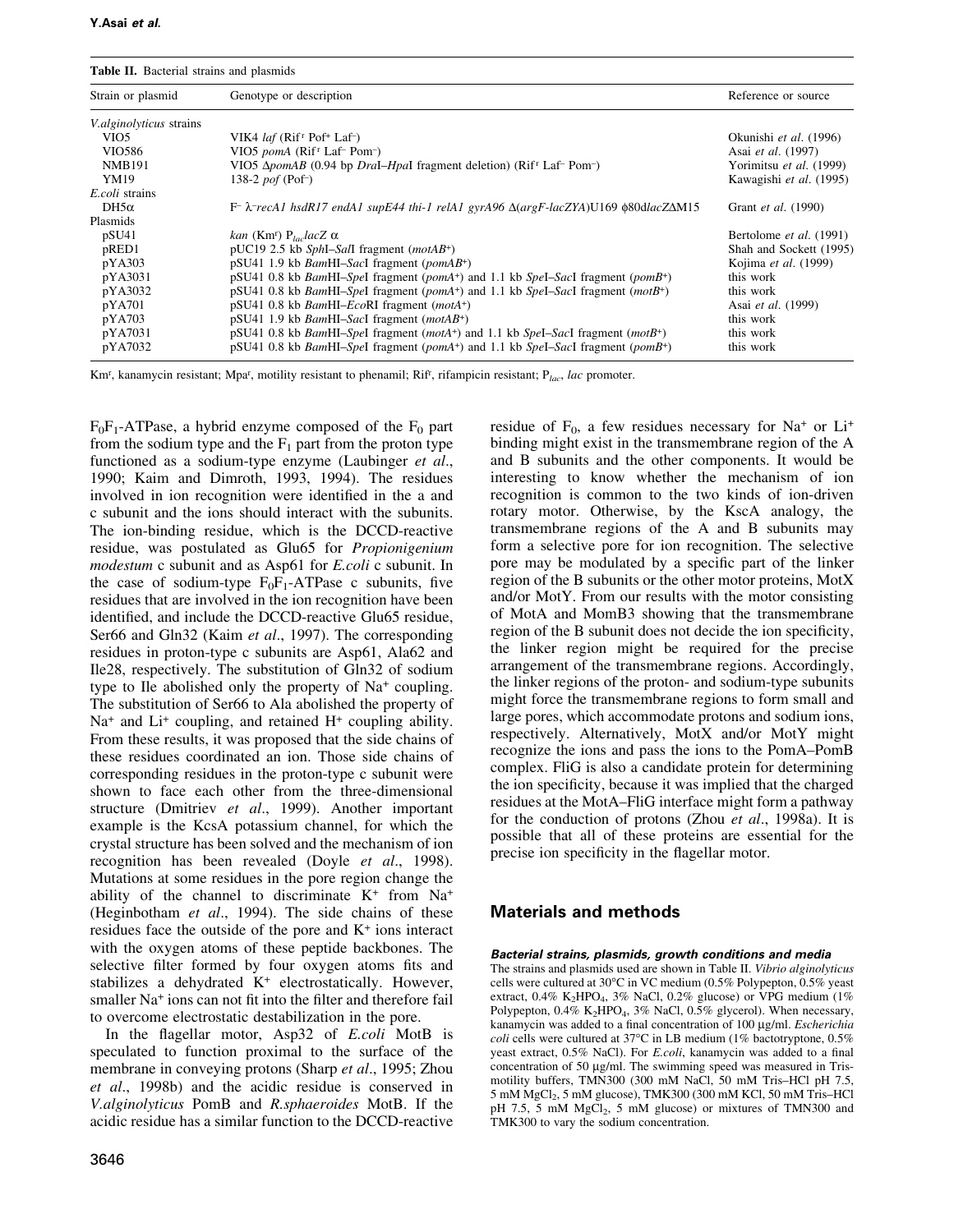#### **DNA manipulations and sequencing**

Routine DNA manipulations were carried out according to standard procedures (Sambrook et al., 1989). Restriction endonucleases and other enzymes for DNA manipulations were purchased from Takara Shuzo (Kusatsu, Japan) and New England Biolabs (Beverly, MA). Nucleotide sequences were determined by using the dye terminator cycle sequencing kit (Perkin Elmer Co.) and an ABI PRISM sequencer Model 377 (PE Applied Biosystems).

#### Plasmid construction and site-directed mutagenesis

We constructed a plasmid, pYA703, including the PCR-amplified motAB fragment from 40 bp upstream of the start codon to 8 bp downstream of the stop codon. The PCR amplification was performed as described previously (Kojima et al., 1999). In the reaction, we used the end primers, RsmotA.B1 and RsmotB.Z3, and pRED1 as templates. RsmotA.B1 has a BamHI site and is the sense primer anealing the upstream RsmotA gene, and was used when we constructed  $pYA701$  (Asai et al., 1999). RsmotB.Z3, including a SacI and EcoRI site, is the antisense primer annealing the downstream of the gene, 5'-CGGAATTCGAGCTCGGA-CAAGGTCAGTCCT-3'. This PCR-amplified fragment was inserted into pSU41 (Bartolome et al., 1991) between the BamHI site and the EcoRI site. The *motAB* gene of  $pYA703$  is under the control of the *lac* promoter directly and does not have the native promoter.

Site-directed mutagenesis was performed by a two-step PCR reaction as described previously (Kojima et al., 1999). To introduce a SpeI site between the stop codon of the A subunit and Shine-Dalgarno sequence of the B subunit in pYA703 or pYA303, we used the pairs of mutant primers, RsmotA.spe1 and RsmotA.spe2 or VapomA.spe1 and VapomA.spe2. The sequences of the sense strand of RsmotA.speI and VapomA.speI were 5'-GGCGGCGTGACTAGTGAGGCCAGGCCATG-3' and 5'-ACGAG-TAACTAGTGGAGAGTCG-3', respectively. We also constructed momB genes using the two-step PCR. The sense strand sequences of the mutant primers were as follows: MomB1, 5'-AGAAGGCGCTCGCTGGTGGC-ACAAAACGT-3'; MomB2, 5'-AAGTCGGACACGATGCAGCAAAC-CATG-3': MomB3. 5'-TTCCATTCGATCCTTGAAGTGAAAGAC-3': MomB4, 5'-GCTTCGCGAAGATGGATGTACTGAAGTTC-3'; Mom-B5, 5'-ATGGCCTTCTTCGTTCTTCTGCTCTCG-3'; MomB6; 5'-CTT-GCGACCTTTGCAGATTTGATGTCG-3'.

#### **Transformation of Vibrio cells**

Transformation of Vibrio cells was carried out by electroporation as described previously (Kawagishi et al., 1994). Cells were subjected to osmotic shock and washed thoroughly with 20 mM MgSO<sub>4</sub>. Electroporation was carried out with the Gene Pulser electroporation apparatus (Japan Bio-Rad Laboratories, Tokyo, Japan) at an electric field strength between 5.0 and 7.5 kV/cm.

#### *Immunoblotting*

Preparation of cells and immunoblotting were carried out as described previously (Yorimitsu et al., 1999). For the first antibody of immunoblotting, we used anti-peptide antibodies against V.alginolyticus PomA (VaPomA), VaPomB, R.sphaeroides MotA (RsMotA) or RsMotB. PomA91, PomB93 and RsMotA253 antibodies were used as anti-VaPomA, anti-VaPomB and anti-RsMotA antibodies, respectively (Asai et al., 1999; Yorimitsu et al., 1999). The production and affinity purification of anti-RsMotB antibodies (RsMotB2) were carried out by Sawady technology (Tokyo, Japan). The selected peptide fragment was synthesized artificially, with the sequence NH<sub>2</sub>-SAKPKVIRFQPPVPDDDEGEC-COOH, which is located at the N-terminus of RsMotB. A cysteine was added to the C-terminus and the synthesized fragment was conjugated to keyhole limpet hemocyanin (KLH). Rabbits were immunized with the conjugated KLH. For the second antibody, we used an alkaline phosphatase-conjugated goat antirabbit IgG antibody.

#### **Measurement of swimming speed**

An overnight culture in VC medium was inoculated into fresh VPG medium at a 100-fold dilution and grown at 30°C to exponential phase. Cells were harvested by centrifugation and suspended in TMN50 (50 mM NaCl, 250 mM KCl, 50 mM Tris-HCl pH 7.5, 5 mM MgCl<sub>2</sub>, 5 mM glucose). The cell suspension was diluted ~100-fold into Tris motility buffers containing various concentrations of NaCl, and 20 mM serine to suppress the directional change of swimming. Motility of the cells was observed under a dark-field microscope and recorded on videotape. Swimming speed was determined as described previously (Atsumi et al., 1996).

## **Acknowledgements**

We thank Dr Deepan Shah for critically reading the manuscript. This work was supported in part by grants-in-aid for scientific research from the Ministry of Education, Science and Culture of Japan (to I.K. and M.H.), the Japan Society for the Promotion of Science (to Y.A.), and the Royal Society and BBSRC (to R.E.S.).

#### **References**

- Armitage, J.P. and Macnab, R.M. (1987) Unidirectional, intermittent rotation of the flagellum of Rhodobacter sphaeroides. J. Bacteriol., 169. 514-518.
- Asai, Y., Kojima, S., Kato, H., Nishioka, N., Kawagishi, I. and Homma, M. (1997) Putative channel components for the fast-rotating sodiumdriven flagellar motor of a marine bacterium. J. Bacteriol., 179, 5104– 5110.
- Asai, Y., Kawagishi, I., Sockett, E. and Homma, M. (1999) Hybrid motor with the H<sup>+</sup>- and Na<sup>+</sup>-driven components can rotate Vibrio polar flagella by using sodium ions. J. Bacteriol., 181, 6332-6338.
- Asai, Y., Shoji, T., Kawagishi, I. and Homma, M. (2000) Cysteinescanning mutagenesis of the periplasmic loop regions of PomA, a putative channel component of the sodium-driven flagellar motor in Vibrio alginolyticus. J. Bacteriol., 182, 1001–1007.
- Atsumi, T., Sugiyama, S., Cragoe, E.J., Jr and Imae, Y. (1990) Specific inhibition of the Na<sup>+</sup>-driven flagellar motors of alkalophilic *Bacillus* strains by the amiloride analog phenamil. J. Bacteriol., 172, 1634-1639.
- Atsumi, T., Maekawa, Y., Yamada, T., Kawagishi, I., Imae, Y. and Homma, M. (1996) Effect of viscosity on swimming by the lateral and polar flagella of Vibrio alginolyticus. J. Bacteriol., 178, 5024- $5026$
- Bartolome, B. Jubete, Y., Martinez, E. and de la Cruz, F. (1991) Construction and properties of a family of pACYC184-derived cloning vectors compatible with pBR322 and its derivatives. Gene,  $102.75 - 78.$
- Berry, R.M. and Armitage, J.P. (1999) The bacterial flagella motor. Adv. Microb. Physiol., 41, 291-337.
- Blair, D.F. (1995) How bacteria sense and swim. Annu. Rev. Microbiol., 49, 489-522.
- Blair, D.F. and Berg, H.C. (1990) The MotA protein of E.coli is a protonconducting component of the flagellar motor. Cell. 60, 439–449.
- DeRosier, D.J. (1998) The turn of the screw: the bacterial flagellar motor. Cell, 93, 17-20.
- Dimroth, P. (1997) Primary sodium ion translocating enzymes. Biochim. Biophys. Acta, 1318, 11-51.
- Dmitriev, O.Y., Jones, P.C. and Fillingame, R.H. (1999) Structure of the subunit c oligomer in the  $F_1F_0$  ATP synthase: model derived from solution structure of the monomer and cross-linking in the native enzyme. Proc. Natl Acad. Sci. USA, 96, 7785-7790.
- Doyle, D.A., Morais, C.J., Pfuetzner, R.A., Kuo, A., Gulbis, J.M., Cohen, S.L., Chait, B.T. and MacKinnon, R. (1998) The structure of the potassium channel: molecular basis of K<sup>+</sup> conduction and selectivity. Science, 280, 69-77.
- Fillingame, R.H. (1997) Coupling H<sup>+</sup> transport and ATP synthesis in  $F_1F_0$ -ATP synthases: glimpses of interacting parts in a dynamic molecular machine. J. Exp. Biol., 200, 217-224.
- Garza, A.G., Bronstein, P.A., Valdez, P.A., Harris, H.L. and Manson, M.D. (1996) Extragenic suppression of motA missense mutations of Escherichia coli. J. Bacteriol., 178, 6116-6122.
- Grant, S.G., Jessee, J., Bloom, F.R. and Hanahan, D. (1990) Differential plasmid rescue from transgenic mouse DNAs into Escherichia coli methylation-restriction mutants. Proc. Natl Acad. Sci. USA, 87, 4645-4649.
- Hama, H. and Wilson, T.H. (1993) Cation-coupling in chimeric melibiose carriers derived from Escherichia coli and Klebsiella pneumoniae. The amino-terminal portion is crucial for Na<sup>+</sup> recognition in melibiose transport. J. Biol. Chem., 268, 10060-10065.
- Heginbotham, L., Lu, Z., Abramson, T. and MacKinnon, R. (1994) Mutations in the  $K^+$  channel signature sequence. *Biophys. J.*, 66,  $1061 - 1067$ .
- Imae, Y. (1991) Use of Na<sup>+</sup> as an alternative to  $H^+$  in energy transduction. In Mukohata, Y. (ed.), New Era of Bioenergetics. Academic Press, Tokyo, Japan, pp. 197-221.
- Jaques, S., Kim, Y.K. and McCarter, L.L. (1999) Mutations conferring